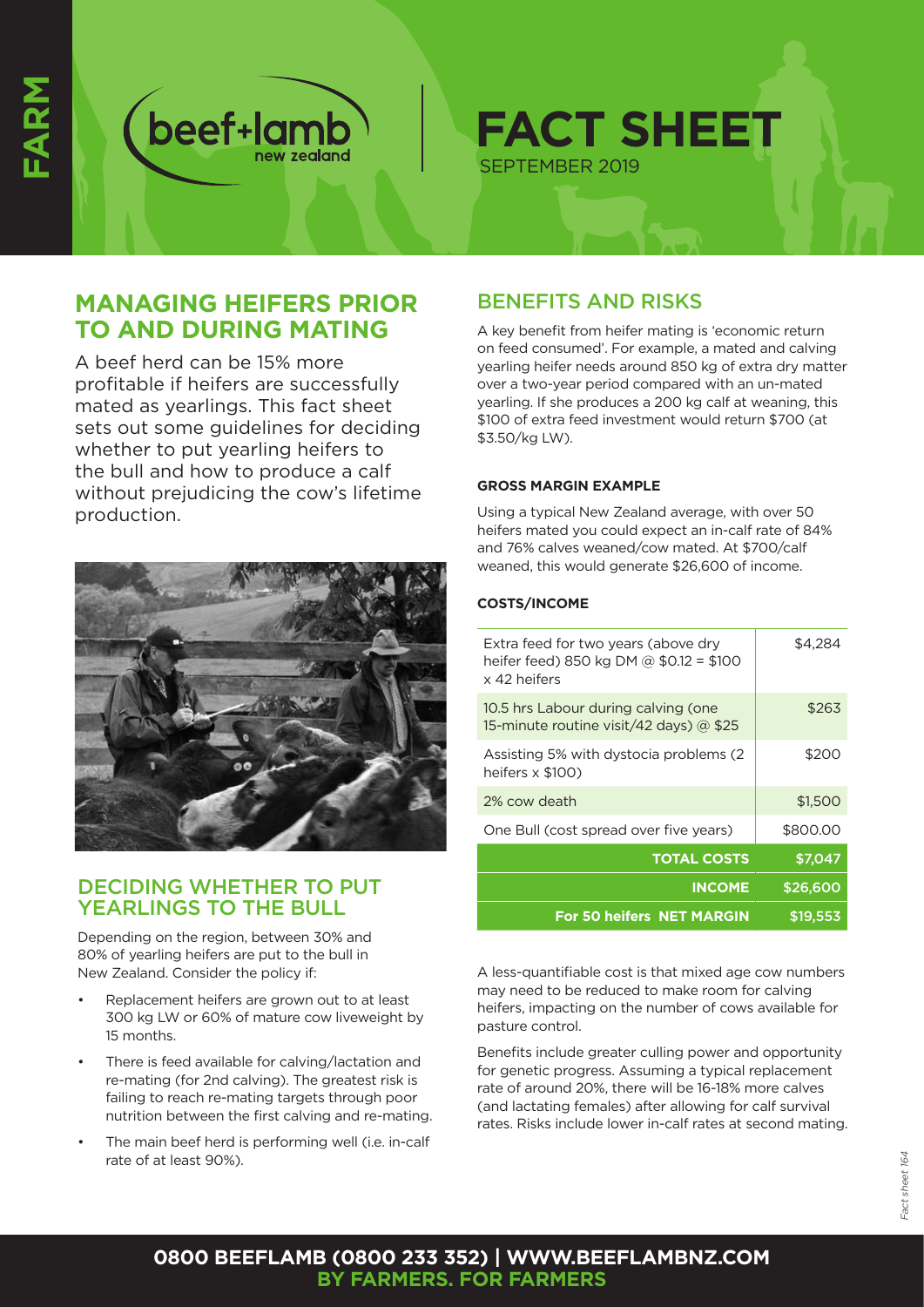## SET TARGETS

To minimise the risk of failure, set and meet liveweight targets. There are no set recipes. However, heifers must be grown to a minimum of 300 kg LW to ensure:

- a. They have attained puberty and will be cycling.
- b. They are grown out enough to calve and re-breed successfully.

| When                            | Age       | <b>Angus</b><br>/Hereford | <b>Beef x Dairy cross</b><br>(e.g.Hereford/<br>Friesian) | <b>Exotic beef</b><br>(e.g.Charolais,<br>Simmental) |
|---------------------------------|-----------|---------------------------|----------------------------------------------------------|-----------------------------------------------------|
| Weaning                         | 6 months  | 185 ka                    | 220 kg                                                   | 240 kg                                              |
| First mating<br>(60% mature LW) | 15 months | 300 kg                    | 330 kg                                                   | 360 kg                                              |
| Pre-calving                     | 24 months | 450 kg                    | 470 ka                                                   | 500 kg                                              |
| 2nd mating                      | 27 months | 450 kg                    | 470 kg                                                   | 510 kg                                              |
| 3rd mating                      | 39 months | 500 kg                    | 550 kg                                                   | 600 kg                                              |

Table A: Average liveweight target weights.

Note: farmers may choose to exclude light "tail ender" animals from the mating mob. We do not recommend mating heifers under 300 kg.

Assumed 39 month weight is adult Liveweight although it might be nearer 60 months of age that adult LW is reached

#### **Table B:** Typical and top performance for heifers

| <b>Parameter</b>                       |     | <b>Typical rate Top performance</b> |
|----------------------------------------|-----|-------------------------------------|
| Number pregnant<br>in first two cycles | 85% | 93%                                 |
| Cow survival %                         | 95% | 100%                                |
| Calf survival %                        | 90% | 98%                                 |
| Re-breeding rate                       | 90% | 97%                                 |

Underpinning these targets are some reproductive management targets:

- 1. An average calving interval of 375 days between first and second calving.
- 2. 42-day mating period and 93% cows pregnant.
- 3. 70% of heifers calve in the first 21 days of calving.
- 4. A ratio of no less than two bulls per 80 cows over joining when using natural mating, depending on experience/age of bull.

To achieve these targets there are four key areas that farmers need to focus on:

- Condition score and feeding levels
- Time of mating/calving
- Cow health
- Bull fertility and performance.

To avoid having late-calving heifers (third cycle), mate 10% to 15% more heifers than required and take the bull out after two cycles (42 days). The other option is to identify heifers conceived in the third cycle, put them in the finishing mob for slaughter or run as once- bred heifers (i.e. calved and slaughtered as prime beef immediately following weaning of their calf).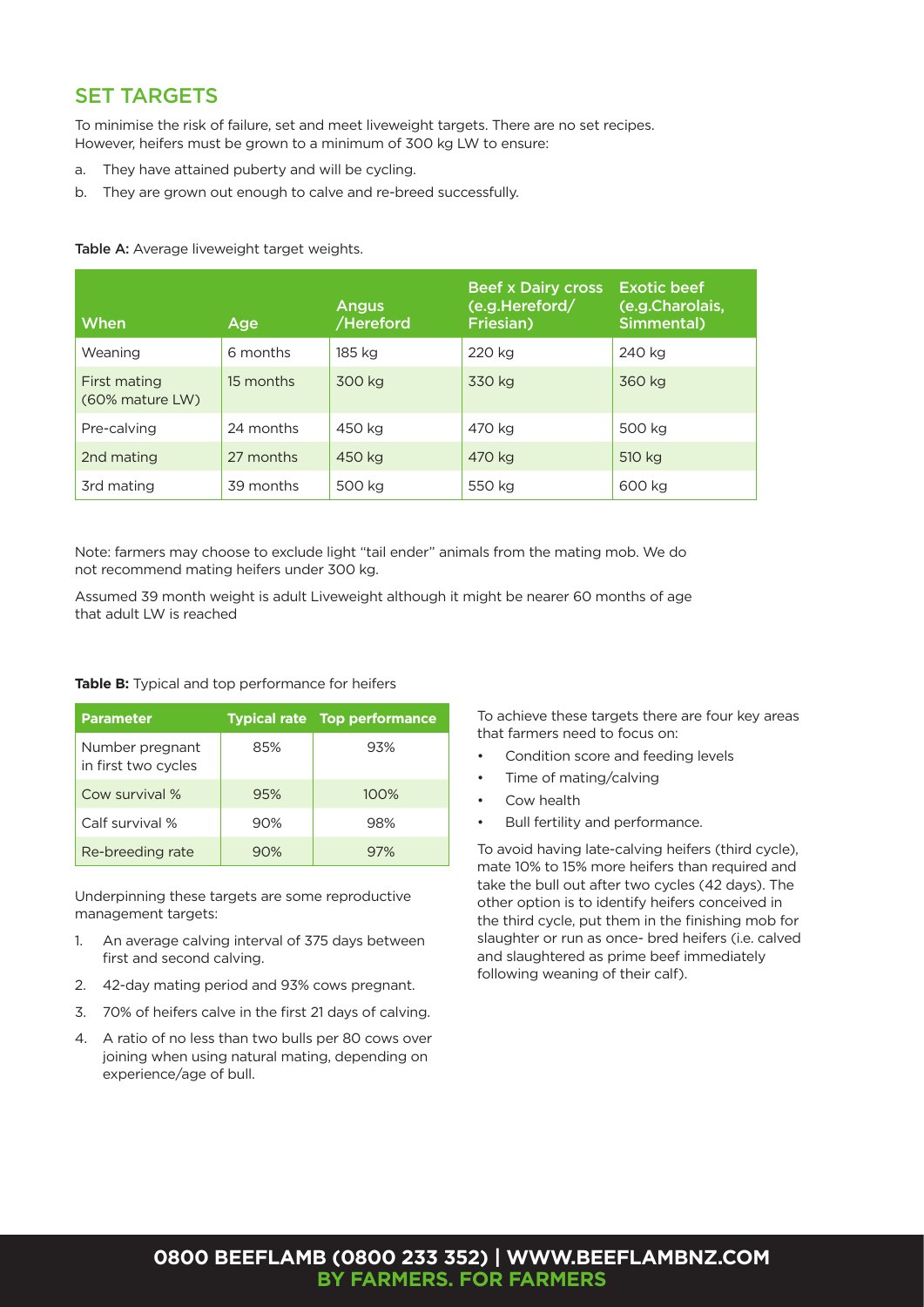## FEEDING TARGETS

**Table C**: Feed requirements for heifers

|                               | kgDM/hd/day @<br><b>11 MJME</b> | <b>Pre-grazing</b><br>cover (kg) | <b>Post-grazing</b><br>cover (kg) | kg LW gain/day |
|-------------------------------|---------------------------------|----------------------------------|-----------------------------------|----------------|
| Weaning to end first winter   | 3.8                             | 1800 (6-7 cm)                    | 1000 (2-3 cm)                     | O.5            |
| Spring to end first mating    | 6.7                             | 2500 (10-12 cm)                  | 1500 (5 cm)                       |                |
| Pregnancy to last 6 weeks     | 6.5                             | 2000 (8-10 cm)                   | $1200(3-4 cm)$                    | 0.5            |
| Pregnancy last 6 weeks        | 6.5                             | 2000 (8-10 cm)                   | $1200(3-4 cm)$                    | 0.5            |
| Calving, lactation, re-mating | 10                              | 2500 (10-12 cm)                  | 1500 (5-6 cm)                     | 0.6            |

#### **WEANING TO MID WINTER TARGET**

Feed as a growing animal (target to grow heifer at 0.5 kg/hd/day).

#### **PRE-CALVING**

Aim for condition score of 5 to 6 (scale 1 to 10) with the heifer gaining less than 0.5 kg weight/day (22.5kg) in the last six weeks of pregnancy. This means the heifer is only maintaining but the calf is still growing.

Manipulation of calf weight during mid and late pregnancy is difficult due to the capacity of the heifer to buffer the nutrition of the calf.

### **CALVING**

Ensure the heifer is fit (set stock on hills) and not excessively overweight as excess fat around the birth canal can make calving difficult. Shed-off calved heifers on to 2500 kg DM/ha (about 10-12 cm) of quality pasture.

### **LACTATION**

This is the point where underfeeding results in the greatest re-breeding failure rates. For good fertility a cow should eat in excess of 10 kg DM/day from calving. To ensure cows achieve this, they must have unlimited access to quality pasture (2500 kg DM/ha or 10-12 cm) and pasture covers should not fall below 1500 kgDM (5-6 cm). This will not be a problem if calving coincides with spring growth.

Over calving/lactation, the heifer should be eating 60% more feed than her dry counterpart. This is because she needs to:

- feed a calf
- grow herself
- put on condition for re-breeding.

Aim to have heifers at condition score 7 (minimum 6 for lightest heifers in the mob) at second mating.

#### **SECOND MATING**

Poor nutrition after calving can depress calf weaning weights. A rule of thumb is that cows should be within 5% of their autumn liveweight at the start of mating (around 400 kg for British breeds).

**Graph A:** Unmated heifer feed requirements vs. mated (from FARMAX).



## CALVE AT THE RIGHT TIME

The target of over 85% calves weaned per 100 heifers mated will be most easily and profitably met if cows are calved in mid-spring rather than late winter.

This means that the heifer will:

- Be consuming surplus feed
- Be able to grow a calf at 1.0 kg/day
- Be on a rising plane of nutrition to meet her condition score target for mating
- Not be competing for feed with other higher earning stock (e.g. ewes).

However, calving should still coincide with the spring flush. Mating heifers earlier than cows is an option, but the benefit of doing this will only be obtained if the heifers are well fed after calving.